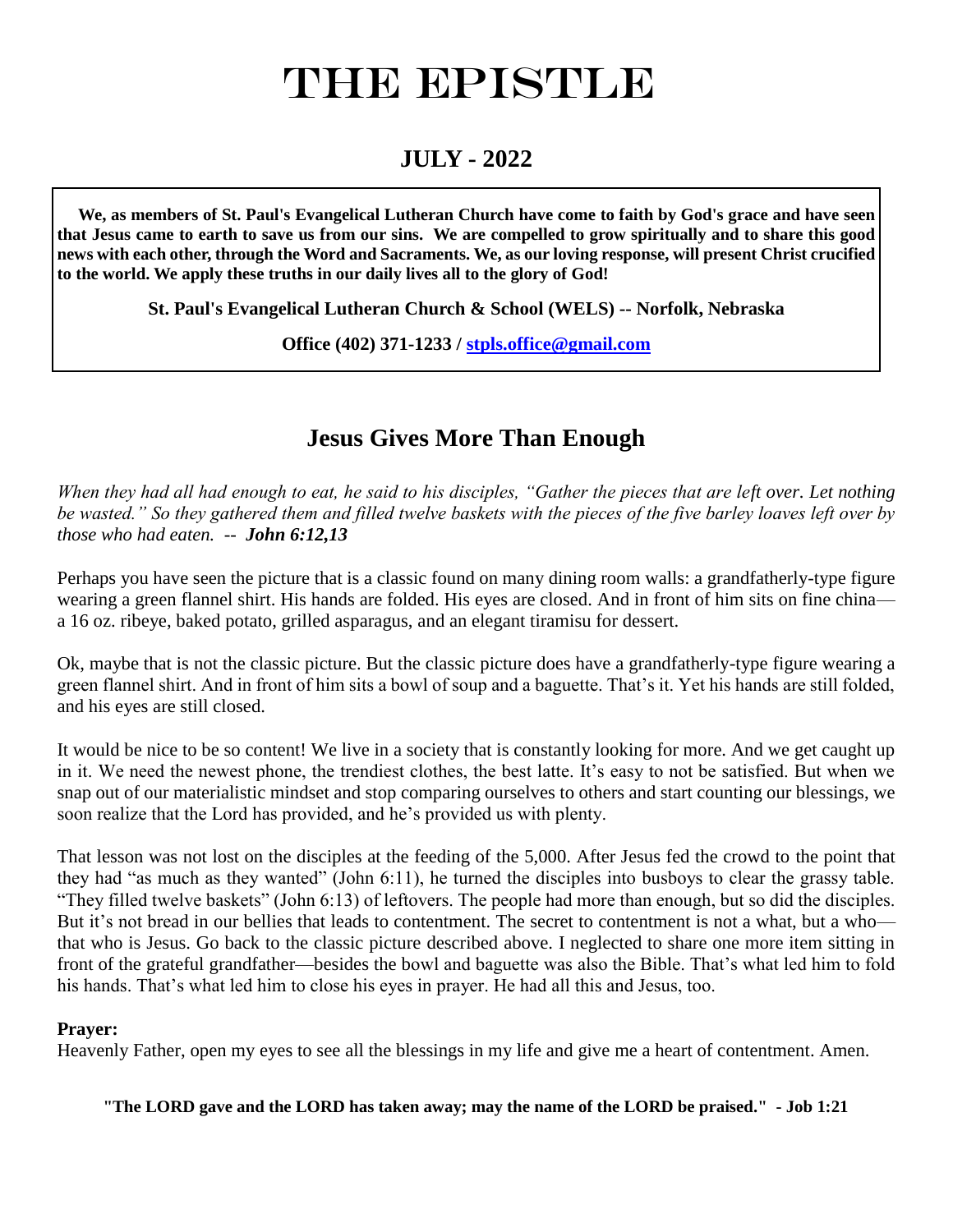# **OBITUARY**

---------------------------------------------------------------------------------------------------------------

#### **IONA CARSTENS**

Iona Frances Mayer, sixth child of Reinhold and Hattie (Stahlecker) Mayer, was born March 19, 1930, at Naper, Nebraska. She was baptized on May 25, 1930, and confirmed April 8, 1945, at St. Paul's Lutheran Church in Naper. Iona received her education for first through eighth grade at District 70 and graduated from Naper High School in 1947, as class valedictorian.

On June 13, 1948, Iona was married to her high school sweetheart, Alfred "Butch" Boucher. To this union two children, Vicki Jo in 1950 and Gayle Rodney in 1952, were born. Alfred passed away in 1953 of leukemia at the age of 24.

In 1954, Iona graduated from Norfolk Beauty College and returned to Naper to open the first beauty shop in town, which she operated for 12 years.

On September 17, 1958, Iona married Marlin Carstens of Meadow Grove, Nebraska. Two sons, Mark Jeffrey in 1959 and Thomas Marlin in 1960, were born. In 1966, Iona and Marlin bought a farm near Meadow Grove. Iona worked at a beauty shop in Tilden for around 15 years, before she and Marlin bought a ranch near Valentine, Nebraska. She worked as a receptionist and maid at the Raine Motel in Valentine.

Following a divorce in 1989, Iona returned to Norfolk where she was employed in sales at Bomgaars for eleven years. She retired in 2000 at the age of 70. Iona had been a member of St. Paul Lutheran Church in Norfolk since 1989. She always enjoyed singing in the church choirs, starting while in high school, both at Naper and Valentine. Iona sang at many weddings and funerals through the years. In her later years, she entertained with the Golden Combo at nursing homes, senior centers, and veteran's homes.

While growing up, Iona especially enjoyed riding her horse "Roxy" both for enjoyment and doing farm chores. Her hobbies included baking, crafts, crocheting, knitting, traveling, doing crosswords, playing cards, reading, and dancing, especially jitter-bugging. Iona was an avid sports fan of her family's activities, watching them participate in baseball, football, and basketball. She enjoyed watching Nebraska football, Kansas City Royals baseball, and Minnesota Vikings football.

Iona appreciated all the years God blessed her with good health after her retirement, all the dear friends she had along the way, and the folks she met at Boulevard Village since 1992.

Survivors include her children, Vicki Wittgow of Norfolk, Gayle (Jody) Carstens of Omaha, and Thomas (Jo) Carstens of Norfolk; daughter-in-law, Vicki Carstens of Oakdale; grandchildren, Chad (Kelly) Sparr, of Lincoln, Jason (Kris) Sparr of Lincoln, Craig (Jill) Carstens of Sibley, Iowa, Todd (Kelly) Carstens of Norfolk, Austin Carstens of Ottumwa, Iowa, Alyson (Tom) Manning of Omaha, and Jordyn Pufahl of Neligh; and great-grandchildren, Chloe, Mia, and Cooper Sparr, Thomas and Noelle Carstens, Blakeley, Sawyer, and Isabella Carstens, Cade and Killian Manning, Tenly and Lane Pufahl.

She was preceded in death by her parents; husband, Alfred Boucher; son, Mark Carstens; son-in-law, Robert Wittgow; and five siblings.

**"The LORD gave and the LORD has taken away; may the name of the LORD be praised." - Job 1:21**

---------------------------------------------------------------------------------------------------------------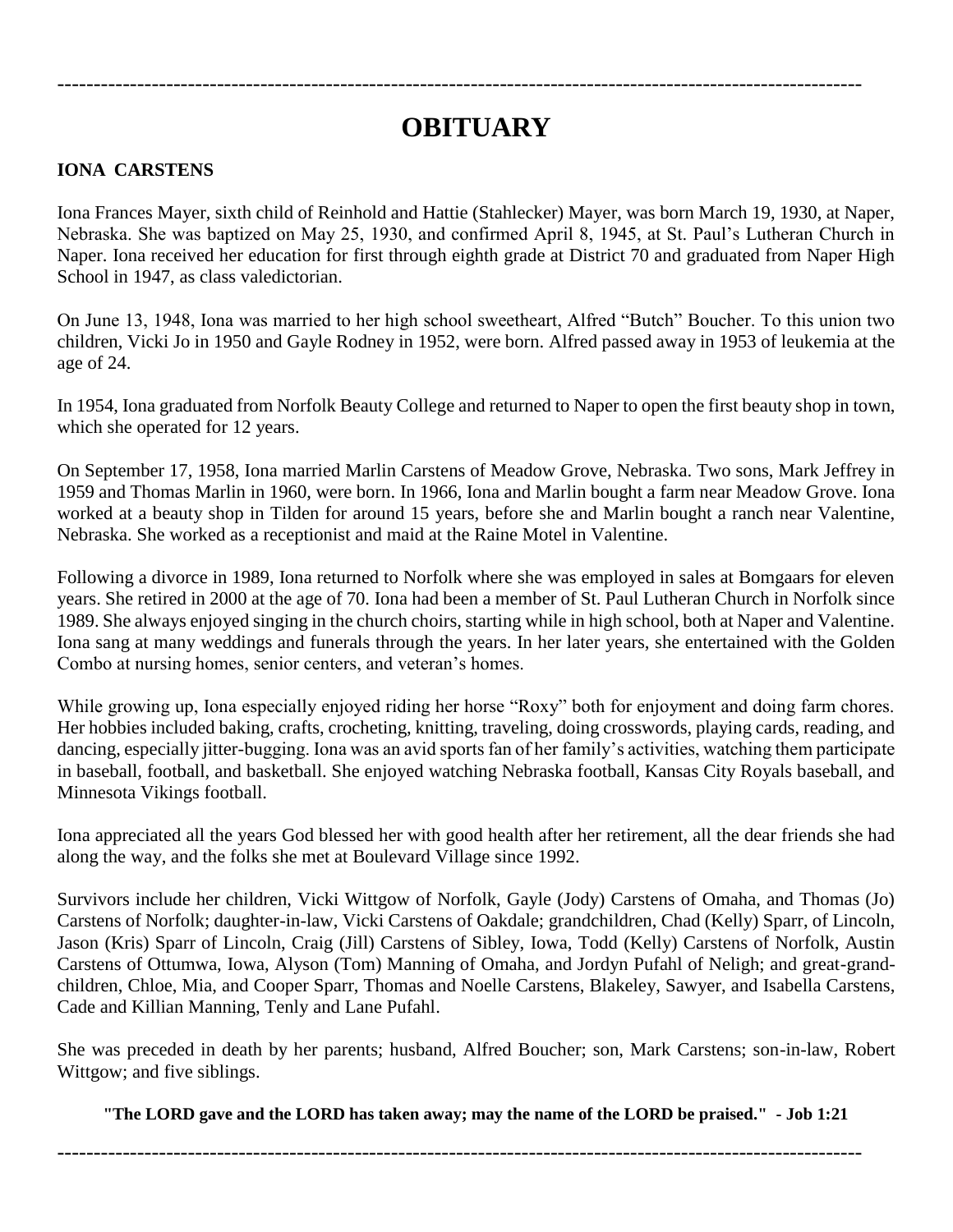# **LADIES AID**

---------------------------------------------------------------------------------------------------------------

The St. Paul's Ladies Aid met on June 2, 2022, at 1:30 PM. Pastor Schliewe led the devotion. President Carol Schliewe called the meeting to order. Roll call was taken. There were 8 members and 3 guests present. The May minutes were read and approved. Treasurer Carole Kopietz reported a balance of \$746.49. Reports given: Flower-Marian Tinius A motion was made and seconded that the Ladies Aid will no longer serve for funerals. Motion carried. The Birthday song was sung for Jennie Nichols and her daughter Katy who was a guest. Entertainment was playing several fun games. The next meeting will be on July 7 at 1:30 PM. Karen Pufahl will be hostess. Roll call will be answered with "Fourth of July memory". The meeting adjourned by singing "Abide O Dearest Jesus".

> Carol Wachter Ladies Aid Secretary

---------------------------------------------------------------------------------------------------------------

### **June RADIO BROADCASTS (94.7 FM -- Sunday at 9:00 AM)**

- June 5 St. Paul's Radio Broadcast Fund
- June 12 St. Paul's Radio Broadcast Fund
- June 19 St. Paul's Radio Broadcast Fund
- June 26 St. Paul's Radio Broadcast Fund

# **MEMORIALS GIVEN TO THE GLORY OF GOD**

#### **ST. PAUL'S RADIO BROADCAST:**

- In memory of Iona Carstens (\$25)

#### **ST. PAUL'S SCHOOL BUILDING FUND:**

- In memory of Deldina Holmgren (\$25)(\$25)

#### **ST. PAUL'S LUTHERAN CHURCH:**

- In memory of Iona Carstens (\$500)